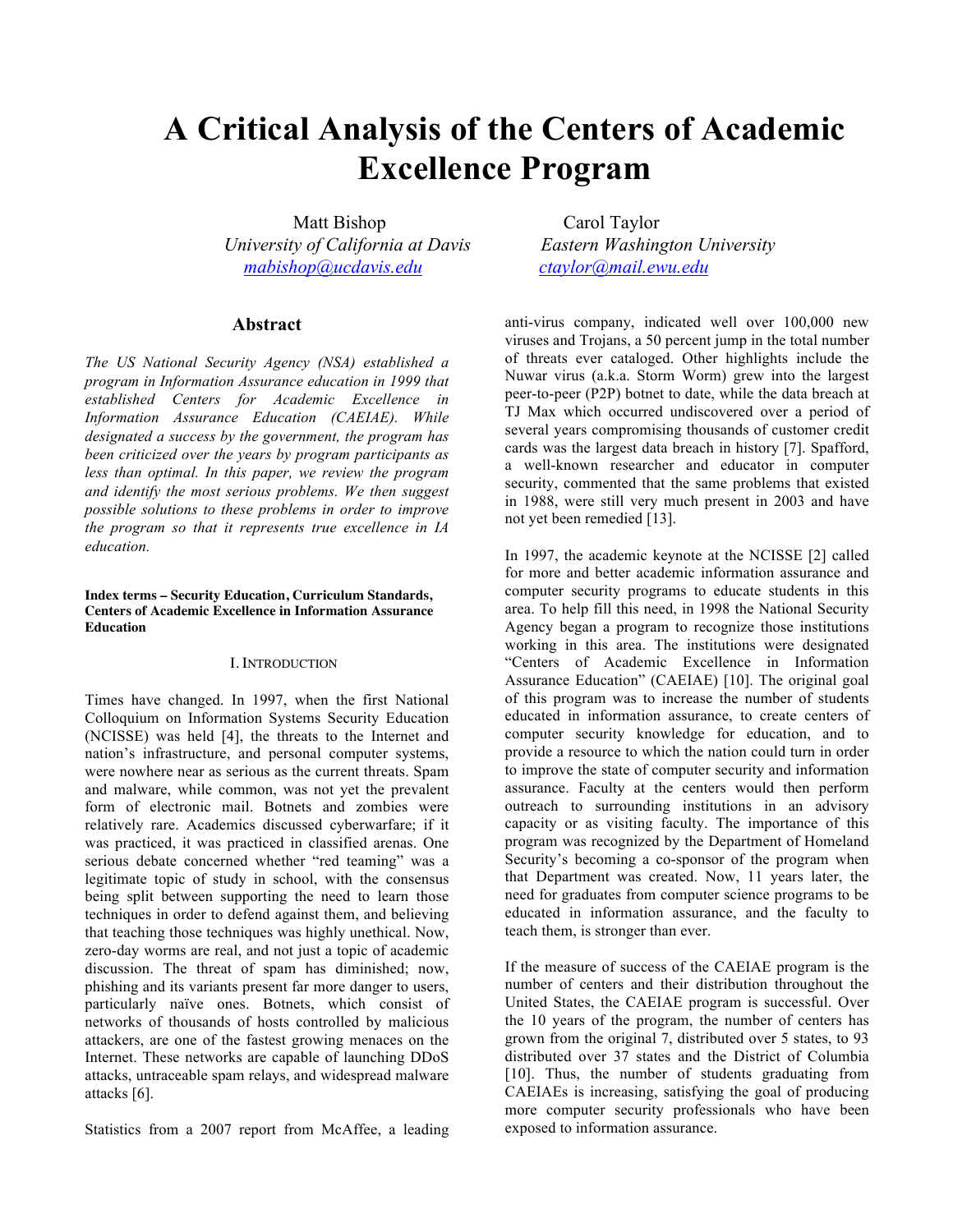But that metric does not measure the other goals behind the CAEIAE program. Have the Centers of Excellence increased the number of students who are expert practitioners of information assurance, or who have a deep understanding of information assurance? Has the creation of CAEIAEs increased the number of faculty in the field? Are the CAEIAEs centers of computer security information and knowledge, and research? Do they provide a resource to which the nation, and industry, can turn to improve the state of computer security and information assurance?

We contend that the benefits of the CAEIAE program could be greatly enhanced, and the ability of the program to meet these other goals greatly strengthened, with some basic changes to the program. The changes are not extensive, but they do require a change of mindset, in which measuring the goals moves away from simple metrics. The funding commitments would be minimal; the time commitment of the government agencies administering the program would be greater. The results would be well worth the effort.

The purpose of this paper is to review the CAEIAE program with regards to its goal of establishing academic centers of excellence in information assurance, identifying specific areas for improvement, and offering suggestions for improvement. We review both the programs strengths and its weaknesses and propose solutions which we believe will create a stronger, more effective program.

The authors emphasize that the goal of this paper is *improvement*. Both authors strongly support the CAEIAE program and its spin-off, the CAE-R program. Indeed, one of the authors (Bishop) has been a co-director of the UC Davis Computer Security Laboratory, which leads the CAEIAE effort for the University of California at Davis, and has worked with the program since its inception. Our criticisms and suggestions are offered in the spirit of wanting this program to achieve its goals.

The paper begins with a history of the CAEIAE program and computer security education, followed by a brief review of the CAEIAE program and a discussion of the process for becoming a Center of Excellence. We use this review as the basis for presenting the weaknesses of the CAEIAE program. The next section presents suggestions for ameliorating or resolving the problems. The paper concludes with a summary and concrete recommendations for improving the CAEIAE program.

# II. HISTORY OF INFORMATION ASSURANCE EDUCATION

Before the creation of the CAEIAE program in 1998, IA education was not common within academic programs. Early academic programs were primarily aimed at graduate students. Early courses mirrored US government research interests and included discussions of multi-level security (MLS), information flow models, covert channel analysis and the design of high assurance systems [2]. There was little emphasis on practical topics such as secure system management, network security, and secure coding.

The CAEIAE program was conceived as a way to encourage students to become information security professionals. The program began in 1998 and the first seven Centers of Academic Excellence (see Figure 1) [10] were named in 1999. At that time, the US government felt that there was a shortage of information security professions and the CAEIAE program was proposed as a solution to this problem.

| <b>School</b>                     |
|-----------------------------------|
| James Madison University          |
| George Mason University           |
| Idaho State University            |
| Iowa State University             |
| Purdue University                 |
| University of California at Davis |
| University of Idaho               |
| $\Gamma$ 10' 10 0 0 0 11          |

Figure 1. Original Seven Centers of Excellence

Most of these first seven centers were active in research and have graduate programs capable of producing future IA faculty. Since its inception, each year the CAEIAE program has added schools as centers until at present time there are 93 schools in the CAEIAE program.

The goals of the program are twofold: "to reduce vulnerability in our national information infrastructure by promoting higher education in information assurance (IA), and producing a growing number of professionals with IA expertise in various disciplines" [10]. In practical terms, this means increasing the number and quality of practitioners of students and faculty in the field of information assurance, encouraging and assisting the growth of research and education in that field, and developing centers that can assist government and industry in their efforts to improve the state of the security of the national information infrastructure.

# *A. Process of Becoming a Center of Excellence*

To become a CAEIAE, an institution maps the content of its courses to the CNSS training standards. The IA Courseware Evaluation Program (IACE) reviews the mappings, and if found satisfactory provides official recognition for those schools [9,11]. The school must cover the material in training standard 4011. The 4011 standard covers a set of knowledge considered basic to knowing information security. The school must also show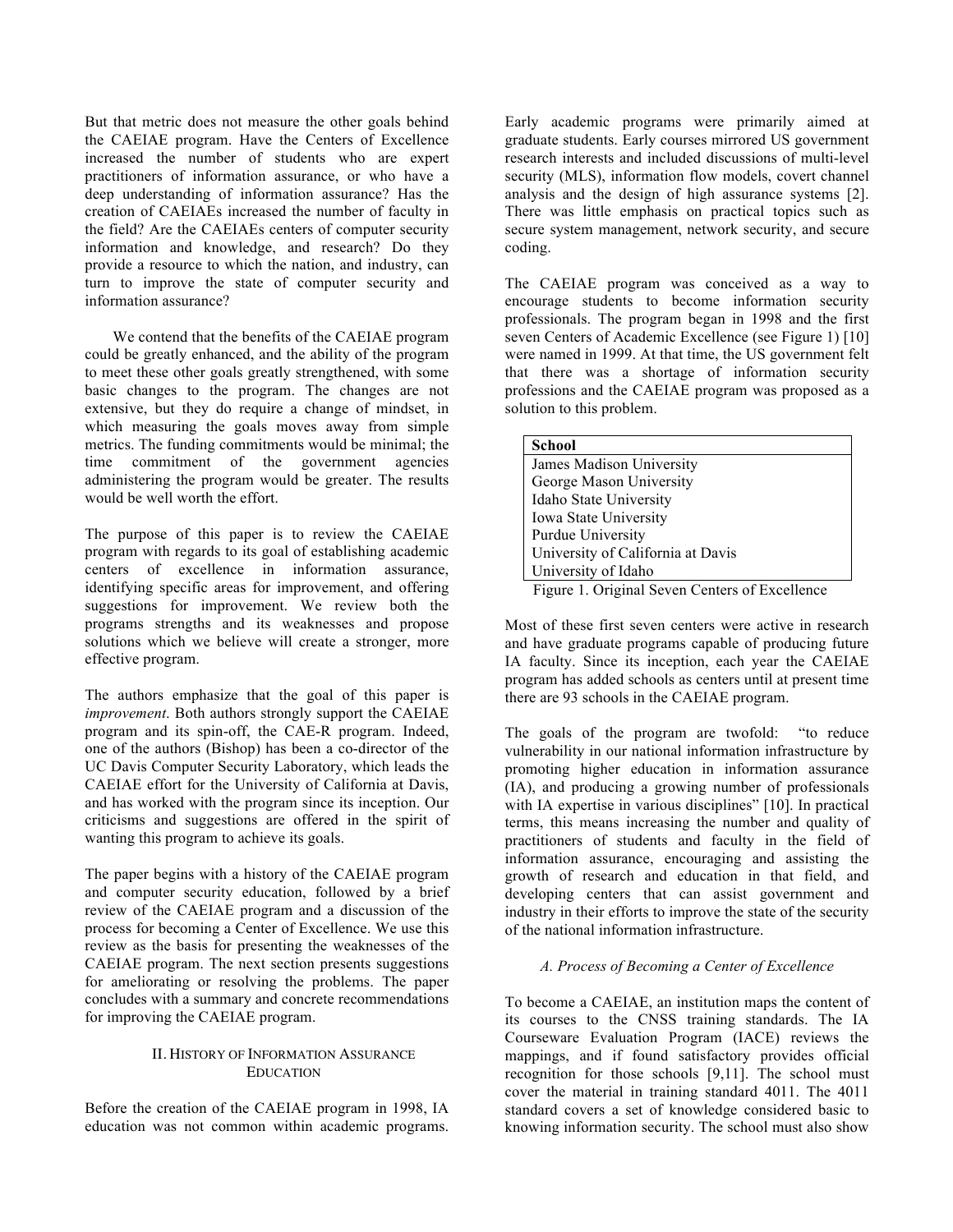its courses map into at least one other standard that requires more specialized knowledge. The CNSS standards 4012-4016 are described in Table 1.

|  |  |  | Table 1. CNSS Training Standards |
|--|--|--|----------------------------------|
|--|--|--|----------------------------------|

| $1401011.$ C <sub>1</sub> (b) $1141111116$ , buthout do |      |                               |  |
|---------------------------------------------------------|------|-------------------------------|--|
| <b>Standard Name</b>                                    | Year | Description                   |  |
| NSTISSI 4011                                            | 1994 | <b>Information Systems</b>    |  |
|                                                         |      | <b>Security Professionals</b> |  |
| <b>CNSSI</b><br>4012                                    | 2004 | Senior Systems                |  |
|                                                         |      | Managers                      |  |
| <b>CNSSI</b><br>4013                                    | 2004 | System Administrators in      |  |
|                                                         |      | <b>Information Systems</b>    |  |
|                                                         |      | Security                      |  |
| <b>CNSSI</b><br>4014                                    | 2004 | <b>Information Systems</b>    |  |
|                                                         |      | Security Officers (ISSO)      |  |
| <b>NSTISSI 4015</b>                                     | 2000 | <b>System Certifiers</b>      |  |
| <b>CNSSI</b><br>4016                                    | 2005 | Risk Analysis                 |  |

The stated purpose of the IACE program is "to expand the use of national standards in information assurance education and training throughout the nation. These standards were developed for the government, but have been kept unclassified to share with the greater IA community" [9]. It provides an assessment of the degree to which courseware from commercial, government and academic sources maps to the national standards. Thus, the IACE program's purpose is much broader than academic compliance, also extending to government and commercial training programs.

Once a school has mapped their courses to the CNSS standards, it must meet other requirements to become a CAEIAE. These criteria are intended to measure the depth and maturity of programs of instruction in information assurance at the graduate and undergraduate levels. Figure 2 lists these criteria. The school provides information and references to enable external evaluators to examine the information and determine whether it is sufficient to meet the criteria for a Center of Excellence.

Once a school is designated a CAEIAE, it must recertify every 5 years. The recertification process is essentially a re-application, in that the school must show it continues to satisfy the CNSS requirements as well as the other requirements.

# **Ten Criteria for Centers of Academic Excellence** 1 Partnerships in IA Education 2 IA Treated as a Multidisciplinary Science 3 University Encourages the Practice of IA 4 Academic Program Encourages Research in IA 5 IA Curriculum Reaches Beyond Geographic **Borders** 6 Faculty Active in IA Practice and Research and Contribute to IA Literature 7 State-of-the-Art IA Resources 8 Focus area or area of study in IA 9 Declared Center for IA Education or Research 10 Full-time IA Faculty

Figure 2. Criteria for CAEIAE designation

# III. CAEIAE PROGRAM WEAKNESSES

Assessing the success of the CAEIAE program is difficult. If one believes that the more Centers there are, the more security professionals will be produced, then the increase in the number of Centers would demonstrate that the program is wildly successful. But such reasoning assumes a correlation between the number of Centers and the number, and quality, of graduates of those Centers with expertise in information assurance. So the number of Centers alone provides an inadequate measure of success.

Another goal of the program is to establish centers of expertise that serves as a resource for program development and as centers for IA research. There has been criticism from program participants regarding the criteria used to establish these centers, the recertification process and the level of funding and support after a center is created. Each of these criticisms will be examined in the following sections.

#### *A. CAEIAE Designation and Renewal*

One of the most time consuming aspects of the process for a school to become a CAEIAE is in performing the curriculum mapping to the CNSS standards. There are two aspects to this: the mechanical process of providing the information, and—more seriously—the standards against which the information is certified.

The first problem is annoying, but easily remedied. The mapping process itself is extremely time consuming and this entire lengthy process must be repeated when the school needs to recertify. When the standards change, prior information is lost, so for many schools there is no way to update the previous certification. Consequently, recertification is as daunting as the original effort.

Dealing with the second problem, the use of the CNSS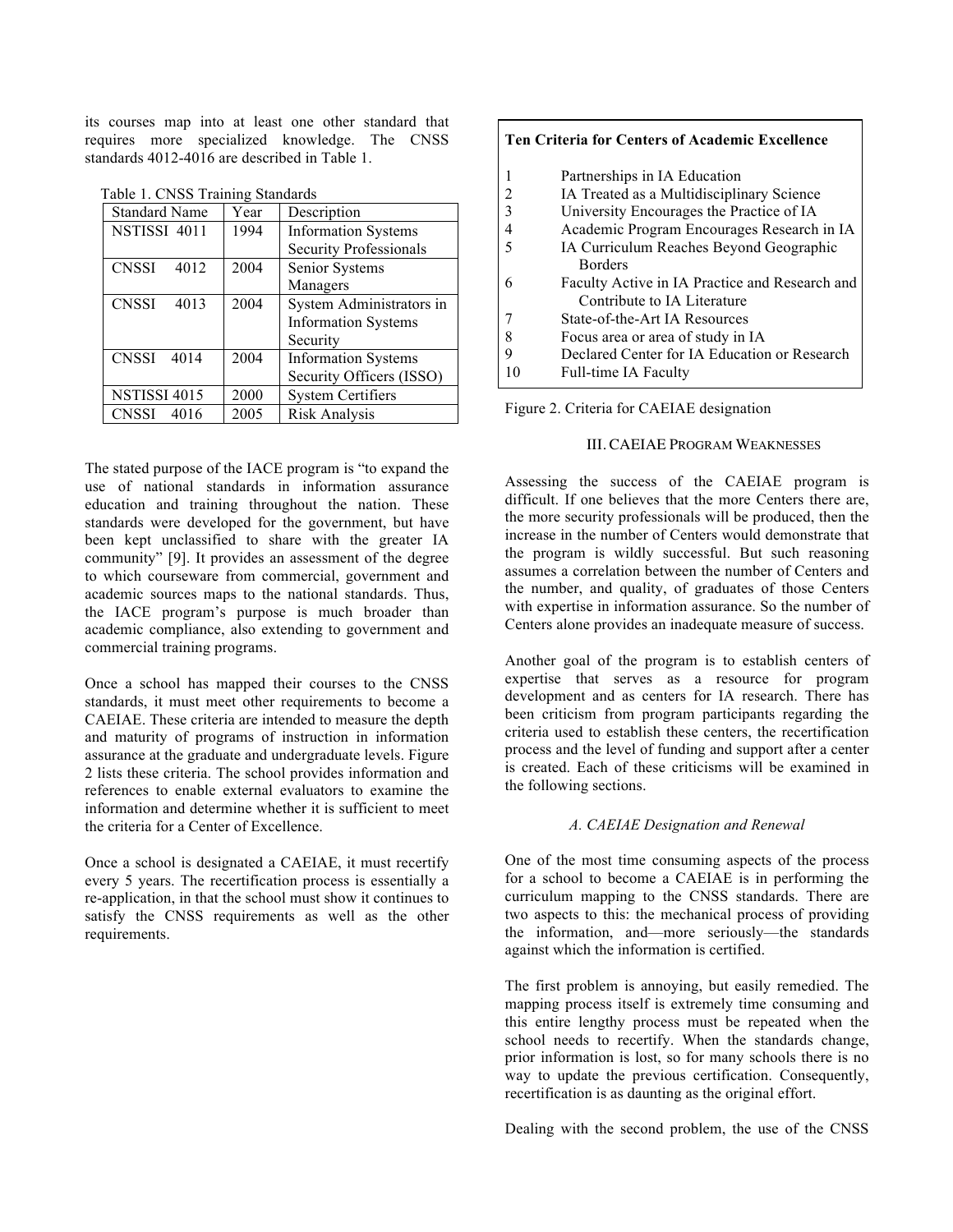standards, is more difficult. College level undergraduate and graduate courses differ significantly in purpose and content from professional training standards, and the correspondence is often not clear. A survey of CAEIAE participants showed that schools had to use multiple courses to satisfy one CNSS standard [16]. Worse, participants noted that certain components in the standards did not map to any of their existing courses because the material was highly specific to the government work environment [16]. Thus, a great deal of time is spent trying to show correspondence between specific skills-oriented training standards and the more generalized content of undergraduate college level courses.

Previous studies documented problems with the CNSS standards [15,16]. One paper detailed how the one required standard, NSTISSI 4011 was deficient as a model curriculum for college courses because of its lack of generality, dated material and incomplete content [16].

A follow-up study presented results from a survey of schools that had completed the IACE courseware mapping in which schools were asked to evaluate the mapping process and the CNSS standards. Results from the survey indicated that a majority of respondents felt that the CNSS standards did not provide good guidance for either undergrad or graduate education. Survey responses indicated that the standards are out of date and fail to address many important areas of information assurance [16].

The main problem with using NSTISSI 4011 as a guide to college level curriculum development is that the goals of NSTISSI 4011 are fundamentally different than those of academic education. Briefly, the goal of NSTISSI 4011 is to ensure students are trained in specific topic areas related to the job they will perform should they be hired by a government agency. This type of knowledge may be inapplicable in other areas (including many security jobs in industry). Academic education emphasizes fundamental understanding of principles and concepts, and how to apply those principles and concepts to specific situations. For example, a security professional trained in managing infrastructure can deploy and configure routers and DNS servers to secure a network. But when asked to secure a Linux system, that professional may not understand how to do it without substantial retraining on both Linux systems and the difference between networkcentric defense and host-based defense. By way of contrast, a security professional with a strong academic education in information assurance will need some training in both situations, but considerably less than the trained security professional, because her understanding of principles and concepts will enable her to take much of the information from the network-oriented situation and apply it to the host-oriented situation. The cost of academically educated people is some initial training (although there are various ways to minimize this); the benefit is an employee who is flexible and able to apply her learning to new situations [18].

To sum up, there are educational objectives and outcomes that go beyond specific information assurance training goals that should be incorporated in a college level curriculum standard. General outcomes desirable from a college educational program of study include communication skills both written and oral, problem solving, critical thinking, and interpersonal skills [17]. Ideally, recommendations on course sequencing or integration with existing programs would be included in a recommended IA course of study.

# *B. Lack of Resources for the Centers*

Funding for the centers has been a concern from the program's inception. Currently, the being designated a "Center" brings with it no government support for administrative overhead, security research or faculty development. The lack of funding creates a hardship for Centers that typically have one or two faculty who must then administer the program in addition to other duties such as course development, graduate student mentoring and research.

The lack of funding for centers and information assurance education in general has been called a major barrier to the development of academic information assurance programs. In 1997 and in 2000, Bishop discussed how the lack of a stable funding base adversely affects computer security programs [2,3]. While funding for cyber security research has improved slightly in the past 10 years, it is nowhere near the level needed to sustain the Centers. NSF offers grants for information assurance but they are highly competitive with an acceptance rate of between  $10 - 12\%$ . Consequently, new professors are discouraged from entering an area of research with little opportunity and established faculty must constantly search for funding as opposed to devoting their time to research projects. The security industry has also commented on this lack of support for information assurance research. An editor of InfoSecurity magazine commented that the lack of government investment in security research hurts academic programs by discouraging Ph.D.'s from entering the field, which in turn creates shortages of faculty trained in security [1]. The Cyber Security Industry Alliance (CSIA), a group of security vendors, also noted a lack of long-term research funding in a 2005 report [5].

The Information Assurance Scholarship Program (IASP) [8] is a program for supporting students in the area of information assurance. It is funded by the Department of Defense, and students awarded the scholarship go to a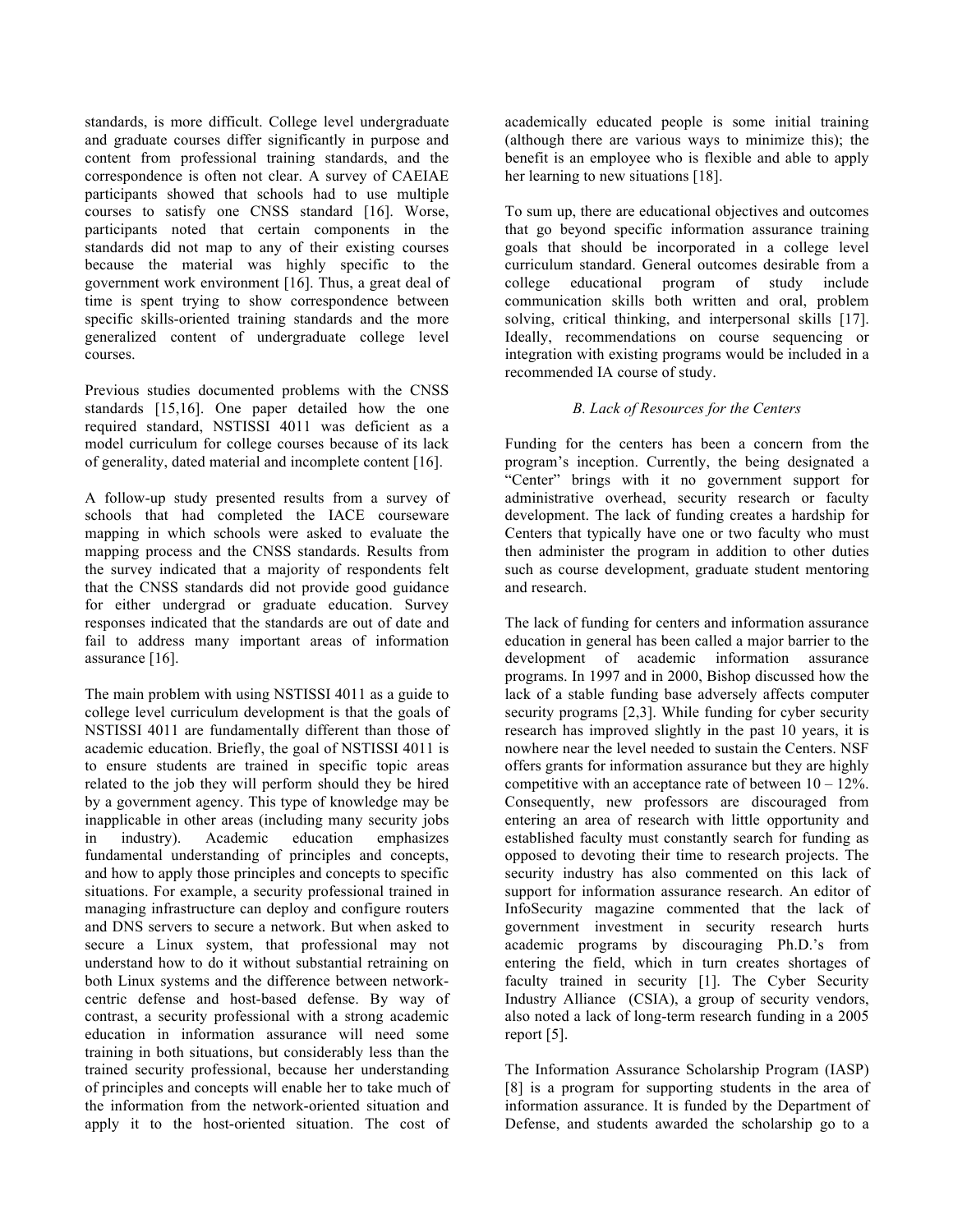CAEIAE to study. After they graduate, they must work in government service for the same number of years that the scholarship funded them. The NSF's Scholarships for Service program [12] is similar, except that it is not restricted to Centers, and allows only 2 years of support. Thus, these programs are really programs for meeting federal agency needs for security professionals.

Associated with both scholarship programs are capacitybuilding programs. These provide some additional money for building infrastructure, such as building lab facilities or creation of new courses. The funding levels are low and not intended (and insufficient) for long-term support.

#### IV. CAEIAE PROGRAM IMPROVEMENT

The previous section described two weaknesses of the CAEIAE program. We emphasize that these weaknesses reduce the effectiveness of the CAEIAE program; they do not render it worthless. Promoting security education and a greater awareness of the importance of information assurance within academia is clearly critical. In that spirit, we offer several suggestions for overcoming the above weaknesses.

# *A. Use Academic Standards, Not Training Standards*

Currently, the Centers are certified against training standards which is not appropriate for academic institutions. If the goal of the CAEIAE program is to build a solid infrastructure of professionals who understand and can teach information assurance, and practice it in a wide variety of jobs, the Centers should be certified against academic, not training, criteria. In particular, the standards should be patterned after something like the ACM/IEEE curriculum [14], and certification should involve an analysis of the courses and material being taught, similar to the curriculum reviews done by accrediting bodies in the academic world (such as ABET).

The actual problem here is that the Centers seem to be serving two purposes. The first is to provide trained professionals that the government can employ with minimum training. The second is to build up the educational and research infrastructure of the nation. The current CAEIAE educational criteria are heavily weighted towards the former. The use of the term "academic" in the title of the program indicates that the designers of the program understood that the latter is crucial to the success of the program.

This suggests two approaches. The first is simply to replace the training standards with academic standards. This would require the development of such standards, and their general acceptance. This should be done in concert with both a recognized non-commercial, nonprofit organization such as the ACM or IEEE. Then an accrediting group working in conjunction with the CAEIAE program should perform the analysis of information assurance programs to determine whether the school should be designated a  $CAEIAE<sup>1</sup>$ . This type of review will have two immediate benefits. The first is a convergence on the ideas underlying a basic computer security curriculum. There will be great variations in what graduates will know; this will ensure a breadth of knowledge and skills, and a diversity of viewpoints, that will provide the impetus for growth in the field. The second is that the accrediting group members, who work for the CAEIAE program and its sponsors, can give the school extensive feedback on deficiencies that need to be remedied, weaknesses that need to be addressed, and strengths that should be nurtured. This will strengthen arguments that the program will make to the university administration for more resources to address these concerns, and to grow. Also, the sponsors will get direct input from the accrediting group members, rather than the self-reported analyses of courses and research that are currently used.

Another solution to improving the CAEIAE program would be to split the schools into two groups based on their purpose. One designation, the "Center of Academic Excellence in Academia" (CAE-A), would designate schools that provide an excellent education in the academic sense. These would be designated after a review as described in the previous paragraph. A second designation, the "Center of Academic Excellence in Training" (CAE-T) would designate those institutions that meet the existing standards. There is precedent for this type of augmentation. In 2008, 23 universities were designated as "Centers of Academic Excellence in Research" (CAE-R). The above proposal applies a similar division to the types of education.

These designations are not hierarchical; rather, they recognize the two different kinds of education that the CAEIAE program is intended to support. It would also eliminate much of the concern about schools being designated CAEIAEs that are inadequate academically. The problem is that these schools offer fine training programs, but are not "universities" in the academic sense of the word. Designating these CAE-Ts would emphasize their strengths in training, just as designating universities as CAE-As would emphasize the academic education that these institutions offer.

This speaks to a common criticism of the CAEIAE designation: that the institutions designated as CAEIAEs vary wildly in strength. For example, the difference in

 $1$ <sup>1</sup> The members of the accrediting group evaluating a CAEIAE, or a potential CAEIAE, must be selected to minimize any conflicts of interests. How to do this is not clear; one approach might be to select them from non-CAEIAE institutions.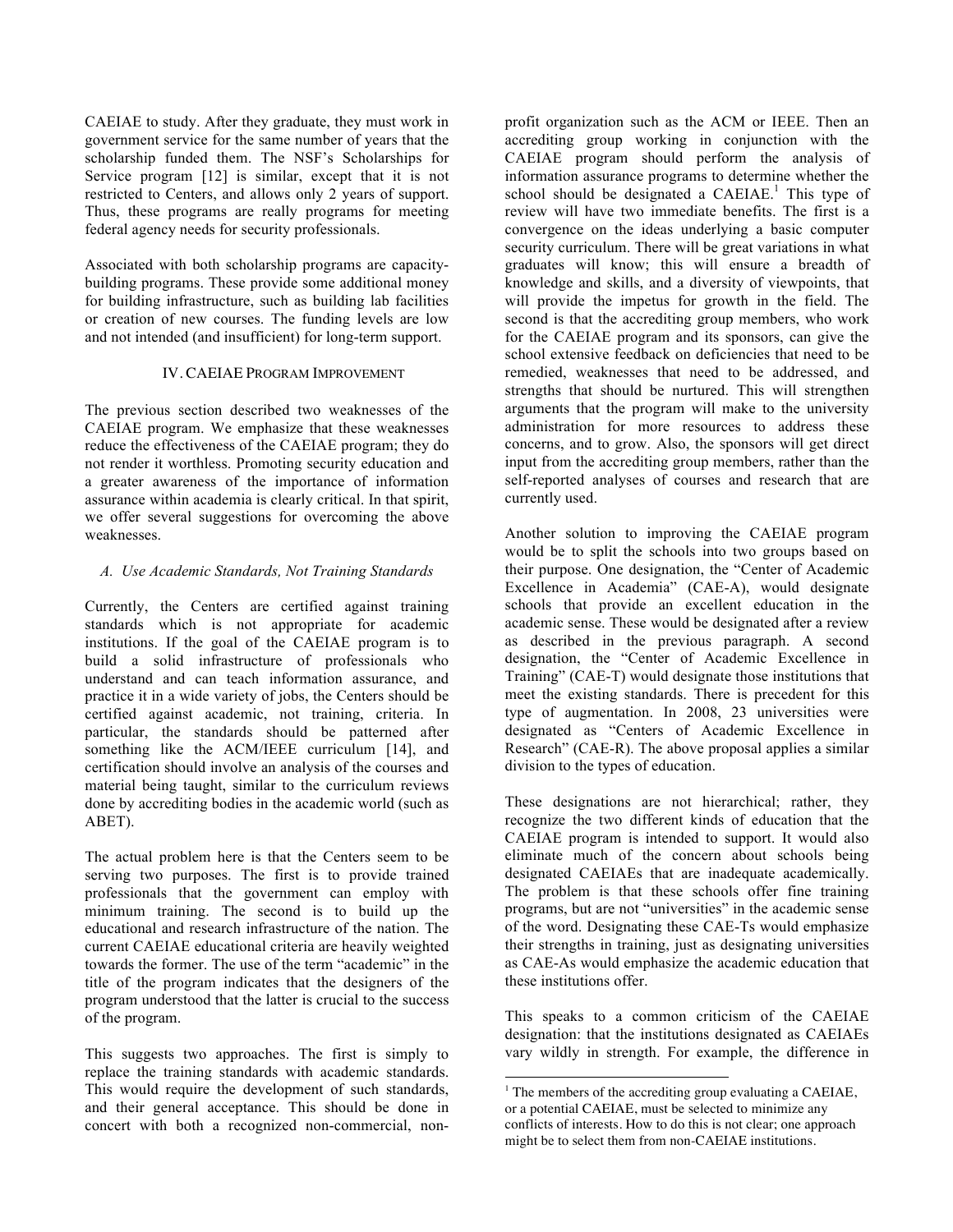knowledge and expertise of graduates from institutions with active research programs and doctoral programs in information assurance, and smaller colleges offering a Masters' degree in information assurance, is extreme. Currently, the program treats all schools as equal. Perhaps differing designations, based on the goals and programs, would ameliorate this criticism.

Ideally, the institutions would work together. For example, if a student were to enter government service after graduating from a CAE-A, the student may need some exposure to a particular set of laws or to the application of particular concepts. Then the student could spend a semester at a CAE-T, taking the courses that would give her the training needed. Further, the CAEIAE program could focus on providing appropriate resources for each type of institution. This brings us to our next point.

# *B. Provide Resources for CAEIAE Institutions*

People respond well to incentives. So, in order to advance the agenda of the CAEIAE program, the existing CAEIAEs should be given incentives to grow, and new schools should have incentives to join the CAEIAE program.

Alas, currently the only incentive is the designation, and the ability to host IASP students. This is not sufficient for many schools, especially given the effort to be certified and maintain that certification (see the next section). Compounding the problem is the lack of support for educational programs in general. This means that university programs such as those supporting the CAEIAE goals have insufficient funds to grow, or in some cases even maintain their status.

Several incentives will encourage CAEIAEs to grow and new schools to become CAEIAEs We suggest additional (minimal) funding; access to research projects; a tighter collaboration between government personnel and academic institutions; and incentives for students to enter the ranks of tenure-track faculty. We discuss each in the next paragraphs.

First, academic programs that would get the CAEIAE designation typically have lots of paperwork and administrative work to deal with. This is especially true if the programs are to grow and to be cross-disciplinary. Universities and academic institutions in general are bureaucracies, and like government require some time, skill, and knowledge to work with. An administrative assistant, who would act as a first point of contact for the Center, help administer it, and provide support for the academic and research programs of the Center, would be an invaluable assistant to the Center's growth. It would also release the faculty from many mundane tasks,

allowing them to spend more time on teaching, curriculum development, and research. Further, most administrative assistants cost less than a faculty member or a research program, so funding such a person would be relatively inexpensive. And it would make Centers more responsive to requests, because there would be a designated person whose primary responsibility is to keep information flowing between the CAEIAE program and the Centers.

A second alternative, one more appealing to CAE-Rs but possibly of interest to CAEIAEs in general, is to have targeted research programs that only CAEIAEs could apply for. These programs would deal with specific problems in information assurance, and their goal would be not merely to solve immediate problems but also to focus on the long-term problems that will require basic, foundational research to solve. Currently, our research is focused on short-term solutions—which is like using wood to shore up a collapsing bridge. The shoring works for a while, but after time the bridge will collapse regardless of how much support it has. Far better is shoring up the bridge only long enough to build a new bridge that does not suffer from the same structural defects that caused the bridge to collapse in the first place! So, the research programs should have long-term (5 to 10 years, at least) funding for Centers that will give researchers the time to develop and test new approaches to solutions or new paradigms for security, rather than trying to solve "the problem of the day" in a way that cannot solve related problems. This will also address a second, more pervasive problem in research. Short-term research funding expires before students graduate, so its ability to support graduate students is limited. It forces faculty members to focus as much on fund raising, to support their graduate students, as it does on research, to the detriment of the research and the graduate students. This also supports the need for long-term funding.

One aspect of the CAEIAE institutions that has received little notice is the gulf separating many from the government agencies sponsoring, or benefiting from, the CAEIAE program. This is detrimental for two reasons. First, academics frequently do not understand the problems of government agencies, and the constraints under which they function. Second, government employees frequently do not understand how different academic governance and academic institutions are when compared with government. The best way to bridge this gap is to begin a program where government employees can spend a quarter, semester, or year (or longer) at a university, working with the graduate students and researchers, giving guest lectures in computer security classes (or possibly even teaching one). Their specific task would be to build connections, teach, and work with research already under way. This will benefit the students immeasurably, because they will be working with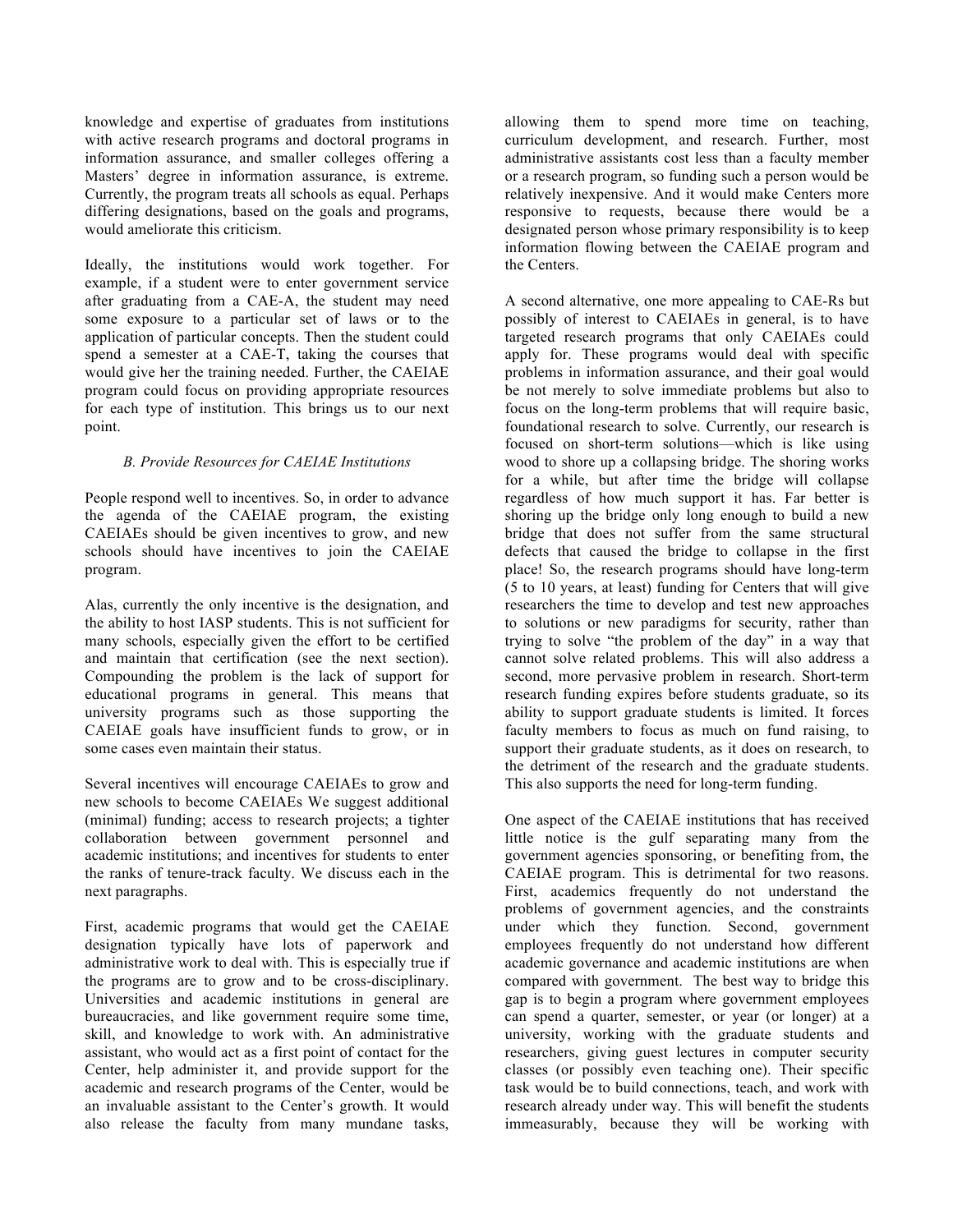someone who can show them the immediate application of their research, and who can bring real-world examples into the classroom. It would increase the visibility of the Center within its own academic institution, to the Center's benefit. It would also benefit the government, because it would give them the ability to see what others consider important problems, and how academics approach problems and do research. Similarly, a program that brings academics into government institutions would be salutary, *provided* this could be done in such a way that the academic could bring what she has learned back to the university (in other words, the issue of classified work might pose a problem).

The SEAL program is a good start. That program designated a senior executive to interact with one or more CAEIAE's. Our proposal simply takes this idea farther, and increases the contact between the SEAL and the CAEIAE. In fact, our focus is to increase the contact between the government and the Center.

Finally, consider the problem of encouraging graduate students to become faculty members. Currently, the IASP and SFS programs are obstacles, because once out of graduate school, the student must work for the government for several years—and when they are done with their obligation, their ability to get jobs at research universities is greatly diminished, because they have not been active in research for several years. An alternative is to assert that those who teach the next generation of information assurance professionals are just as valuable to the improvement of the nation's infrastructure as those who work for the government directly. With this point of view, an equally valid goal of both the IASP and SFS programs is to produce teachers as well as government employees. So, the programs could modify the students' obligations to allow them to substitute one year of teaching for one year of government service. This actually fits well with the way the tenure system works at most research institutions. Tenure-track faculty generally go up for tenure after 5 to 7 years as an untenured faculty member. As most Ph.D. programs take 3 to 5 years, by the time the former student goes up for tenure, her obligation would have been paid back.

We emphasize the need here for creativity. Many incentives can be developed; we have suggested some that, based on our experience, we believe would be effective. Critical is that the proposed incentives be evaluated *in light of the academic institution needs and benefits*; these generally differ from what would work in government or industry.

#### V. CONCLUSION AND FUTURE STEPS

The Center of Academic Excellence program, sponsored by the National Security Agency and the Department of Homeland Security, is in crisis. It identifies institutions that have programs considered to be among the best information assurance programs in the nation. But it provides no benefits beyond that designation to the schools. It requires the faculty of the school to make a large investment in time and effort to obtain, and maintain, the designation. Faculty are becoming frustrated with the program; indeed, one of the original 7 CAEIAEs (Purdue) declined to renew their designation. The problems identified above spring both from the personal experience of the authors in creating and maintaining Centers of Excellence and from surveys of CAEIAE participants.

We believe the program is flawed. We believe, equally strongly, that the flaws can be remedied. The result will be a program more effective than the current one that meets or exceeds all of the goals of the program. Our purpose in writing this paper is to discuss the weaknesses of the program openly, and by bringing them out into the open, help the program sponsors create a truly effective, long-term, robust, and successful program.

The ideas in this paper are just one set of possible improvements. Others within the security community undoubtedly have equally valuable, or better, ideas. We welcome a discussion of them, and hope that others become involved in working towards improving the quality of the CAEIAE program.

## VI. REFERENCES

- [ 1] Birney, A. "Secure Coding? BAH!", Editorial, InfoSecurity, Jan. 2004.5
- [ 2] Bishop, M. "The State of INFOSEC Education in Academia: Present and Future Directions," Proceedings of the National Colloquium on Information System Security Education pp. 19–33 (Apr. 1997).
- [ 3] Bishop, M. "Academia and Education in Information Security: Four Years Later," Proceedings of the Fourth National Colloquium on Information System Security Education (May 2000)
- [ 4] CISSE. "Colloquium for Information Systems Security Education", http://cisse.info/colloquia/cisse1/intro.htm
- [ 5] CSIA."Federal Funding for Cyber Security R & D", CSIA Alliance, July 2005, http://www.csialliance.org/CSIA\_RD.pdf
- [ 6] Dittrich, D. "Invasion Force", Information Security, Vol. 8.3, March 2005.